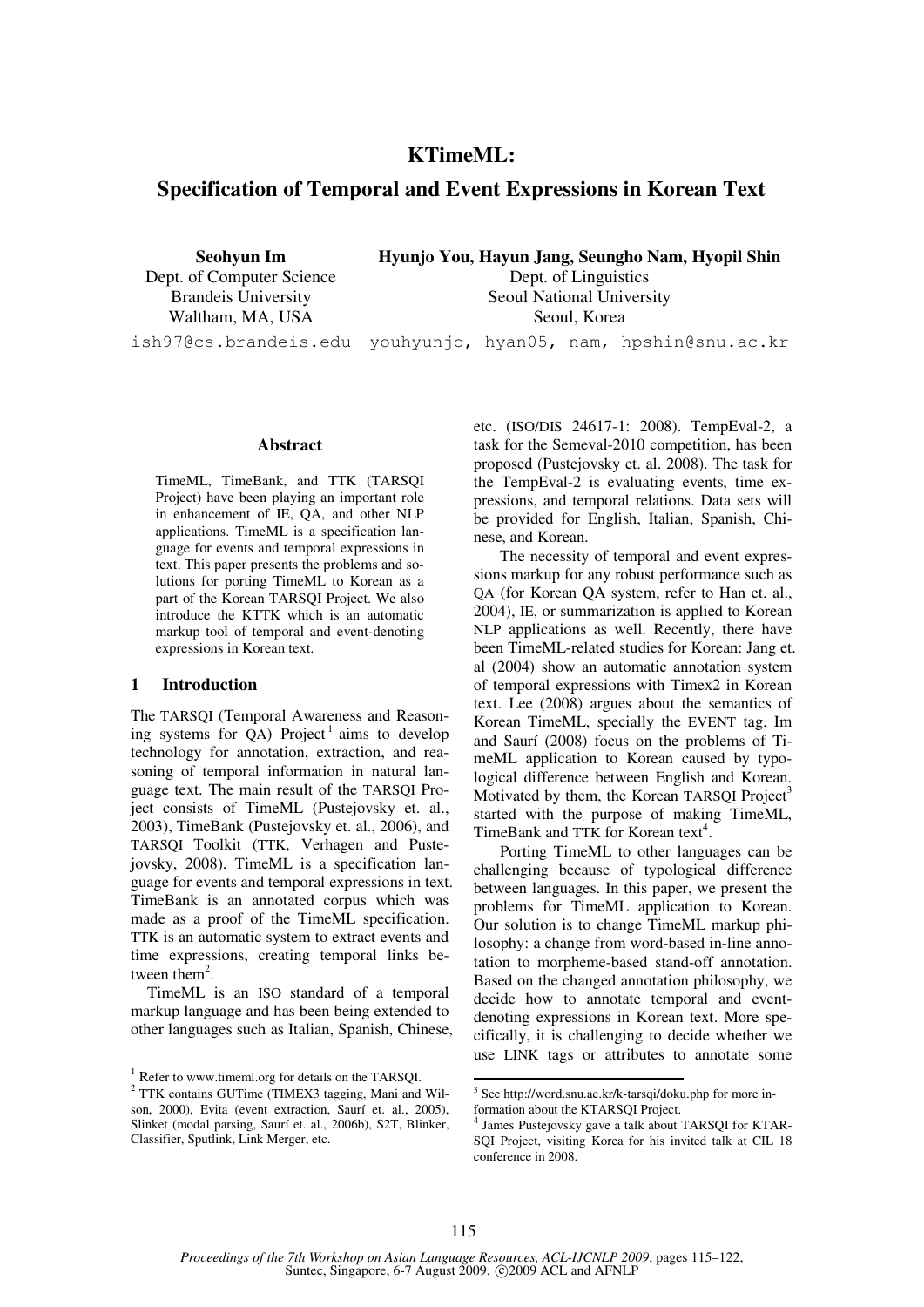temporal or event-denoting expressions (see examples in 3.2). In section 4, we describe the specification of Korean TimeML (KTimeML). Section 5 introduces Korean TTK (KTTK). Before discussing the issues of Korean TimeML, we briefly introduce TimeML.

## **2 The Basics of TimeML**

TimeML features four major data structures: EVENT, TIMEX3, SIGNAL, and LINK. The **EVENT** tag encodes event-denoting expressions. The **TIMEX3** tag annotates temporal expressions of different sorts: fully specified dates, times, and durations, or just partially specified dates, times, and durations. The **SIGNAL** tag annotates elements that indicate how temporal objects are related among them (e.g., subordinating connectors such as *when* or *after*).

The LINK tag splits into three main types: (a) **TLINK**, which encodes temporal relations among EVENTs and TIMEX3s; (b) **ALINK**, representing aspectual information as expressed between an aspectual predicate and its embedded event; and (c) **SLINK**, encoding subordination relations conveying evidentiality (e.g. *Mary said [she bought some wine*]), factivity (*John regretted [Mary bought wine]*), or intensionality (*Kate thought [Mary bought beer]*).

Information relevant to each tag is characterized by means of attribute-value pairs (refer to Pustejovsky et. al. 2003 about specific attributesvalue pairs). (1) illustrates an annotated sentence with the TimeML specification:

```
(1) John said<sub>el</sub> that Mary began<sub>e2</sub> to work<sub>e3</sub>
   John 
   <EVENT id="e1" class="REPORTING" 
   tense="PAST" aspect="NONE" polar-
   ity="POS"> 
   said </EVENT> 
   that Mary 
   <EVENT id="e2" class="ASPECTUAL" 
   tense="PAST" aspect="NONE" polar-
   ity="POS"> 
   began </EVENT> 
   to
   <EVENT id="e3" class="OCCURRENCE" 
   tense="NONE" aspect="NONE" polar-
   ity="POS"> 
   work </EVENT>
   <TLINK eventID="e1" relatedToEvent="e2" 
   relType="AFTER"/> 
   <SLINK eventID="e1" subordinatedEvent="e2" 
   relType="EVIDENTIAL"/> 
   <ALINK eventID="e2" relatedToEvent="e3" 
   relType="INITIATES"/>
```
Sentence (1) presents three EVENT expressions (*said, began,* and *work*). SLINK conveys an evidential relation between *e1* (*said*) and *e2* (*began*). TLINK represents a temporal relation – AFTERbetween the two same events. ALINK encodes an aspectual relation –initiates– between *e2* (*began*) and *e3* (*work*). Due to space limitations, some EVENT attributes are obviated.

## **3 Porting TimeML to Korean**

### **3.1 The Characteristics of Korean**

Korean is an agglutinative language whose words are formed by joining morphemes together, where an affix typically represents one unit of meaning and bound morphemes are expressed by affixes. For example, the sentence *John-i emeni-kkeyse o-si-ess-ta-te-ra* 'John-Nom mother-Nom come-Hon-Past-Quo-Ret-Dec<sup>5</sup>' means that (I heard) (John said) that his mother came. Each morpheme has its own functional meaning or content.

As shown above, consideration of morphemes is important for TimeML markup of Korean text. Here, we summarize TimeML-related characteristics of Korean:

(i) In Korean, functional markers (tense, aspect, mood, modality, etc.) are represented morphologically. English as an isolating language uses periphrastic conjugation to represent functional categories.

(e.g. '-*keyss*-'is a conjectural modal morpheme in *pika o-keyss-ta* 'it will rain'. While, '*will*' is an auxiliary verb in *it will rain*.)

(ii) Some subordination is realized morphologically via morpheme contraction.

(e.g. '-*ta-n-ta*' is a morphological contraction which denotes quotation in the sentence *John-i nayil o-n-tan-ta* 'John-Nom tomorrow come-Pres-Dec.Quo-Pres-Dec'. Its English counterpart is represented by subordination: *John said that he will come tomorrow*)

 (iii) Some connectives in English correspond to morphemes in Korean.

(e.g. Korean counterpart of the English connective '*and*' in *I ate milk and went to sleep* is the morpheme '-*ko*' in the sentence *na-nun wuyu-rul masi-ko ca-re ka-ss-ta* 'I-Top milk-Acc drink-and sleep-ending go-Past-Dec')

(iv) The sentence type of English is represented by word order but that of Korean by ending morphemes (e.g. Declarative: *pi-ka o-n-ta* 'it is raining' interrogative: *pi-ka o-ni?* 'Is it raining?')

<sup>&</sup>lt;sup>5</sup> Nom: nominative case, Hon: honorific morpheme, Past: past tense morpheme, Quo: quotative mood morpheme, Ret: retrospective mood morpheme, Dec: declarative sentence ending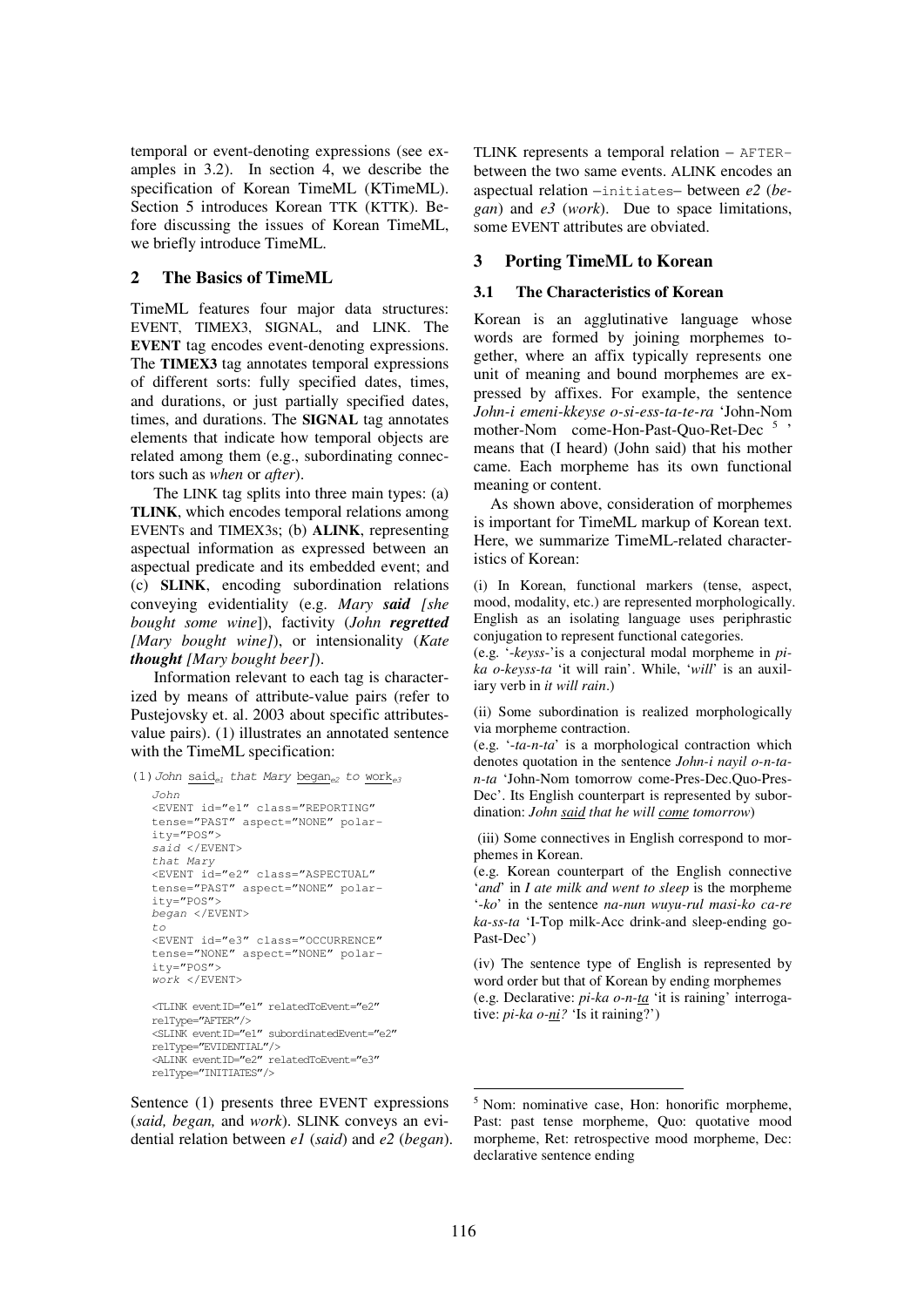These properties of Korean make the porting of TimeML to Korean challenging. In the next section, we discuss the basic issues of KTimeML.

#### **3.2 Basic Issues of Korean TimeML**

#### **3.2.1 Morpheme-based standoff annotation**

TimeML employs word-based in-line annotation. It poses a challenge at the representation level, since it encodes information mainly based on the structure of the target language, and thus content equivalences among different languages are hard to establish. For example, indirect quotation in Korean offers an example of the mismatch of linguistic devices employed in different languages to express the same meaning. Quotation constructions in English use two predicates, the reporting and the reported, which TimeML marks up as independent EVENTs:

```
(2) John said<sub>e1</sub> he bought<sub>e2</sub> a pen.
   <SLINK eventID="e1" subordinatedE-
  vent="e2"relType="EVIDENTIAL"/>
```
TimeML uses a subordination link (SLINK) in order to convey the evidentiality feature that the reporting predicate projects to the event expressed by its subordinated argument.

On the other hand, a Korean quotative construction, as in (3), has only one verb stem, which corresponds to the subordinated predicate in English. Note that there is no reporting predicate such as *say* in English. Nevertheless, the sentence has a reporting interpretation.

(3) John-i ku-ka wine-ul sa-ss-ta-n-ta J-Nom he-Nom wine-Acc buy-**Past**-Quo-**Pres**-Dec 'John **said** that he **bought** some wine'

The quotative expression –*ta-n-ta* above is a contracted form of –*ta-ko malha-n-ta* 'Dec-Quo say-Pres-Dec'. Although (3) is a simple sentence involving no subordination at the syntactic level, the two tense markers, '*-ss-*' and '-*n*-', are evidence of the existence of an implicit reporting event. Specifically, the past tense marker '-*ss*-' applies to the main event here (*sa-ss* 'buy-past'), while the present tense marker '-*n*-' is understood as applying to the implicit reporting event  $(ta-n-ta$  'report-pres-Dec)<sup>6</sup>.

Constructions presented above show a problem for the standard TimeML treatment of a Korean quotative sentence. The relationship between reporting and reported events is expressed morphologically, and thus the SLINK mechanism

for word-based annotation is not adaptable here. Because Korean transfers meanings through morphological constructions, morpheme-based annotation is more effective than word-based for TimeML application to Korean<sup>7</sup>.

For morpheme-based tagging, we propose stand-off annotation for Korean because it needs two-level annotation: the MORPH tag<sup>8</sup> and TimeML tags. Standoff annotation separates morphologically-annotated data from primary data and saves it in a different file, and then TimeML annotation applies to the data. The following is the proposed morpheme-based stand-off annotation for (3).

(4) Morpheme-based stand-off annotation for (3) <MORPH id="m7" pos="PV"/>

<MORPH id="m8" pos="EFP"/> <MORPH id="m9" pos="EFP"/> <MORPH id="m10" pos="EFP"/> <MORPH id="m11" pos="EF"/> <EVENT id="e1" morph="m7 m8" yaleRomanization="sa-ss" pred="buy" class="OCCURRENCE" tense="PAST" sentenceMood="DEC"/> <EVENT id="e2" morph="m9 m10 m11" yaleRomanization="ta-n-ta" pred="say" class="REPORTING" tense="PRESENT" sentenceMood="DEC"/> <SLINK eventID="e2" subordinatedEvent="e1" relType="EVIDENTIAL"/> <TLINK eventID="e1" relatedToEvent="e2" relType="BEFORE"/>

In (4), we show the example annotation of the MORPH tag for (3) to help readers to understand our proposal. Standoff annotation makes it possible to extract information about two events without using a non-text consuming EVENT tag. Moreover, each of the two tense morphemes is properly assigned to its related event. Our proposed TimeML annotation scheme is composed of two levels – morphological analysis and TimeML annotation.

8 The values of the POS attribute are based on a Korean Part\_of\_Speech Tag Set version 1.0 (Kim and Seo, 1994).

<sup>6</sup> Tense markers of the construction can change: *sa-ss-tayss-ta* 'buy-**past**-quo-**past**-dec: *said\_bought*'; *sa-n-ta-n-ta* 'buy-**pres**-quo-**pres**-dec: *say\_buy'*, etc.

<sup>&</sup>lt;sup>7</sup> There can be several ways of annotating morphological constructions: morpheme-based, morpho-syntactic unitbased (refer to MAF: Clément and Clergerie, 2005), character-based, and bunsetsu-based. At present, we adopt morpheme-based annotation because it seems to be enough to introduce the required units for KTimeML markup and we want to avoid the possible redundancy of bunsetsu-based or morpho-syntactic unit-based annotation. Moreover, the criterion for separation of a morphological construction is related with tags such as EVENT, TIMEX3, or attributes like tense, aspect, mood, or modality in KTimeML, not with syntactic or phonological information. Standoff annotation makes it easy to mark up the interval of morphemes. Nevertheless, we consider the possible advantage of morphosyntactic analysis positively for future work.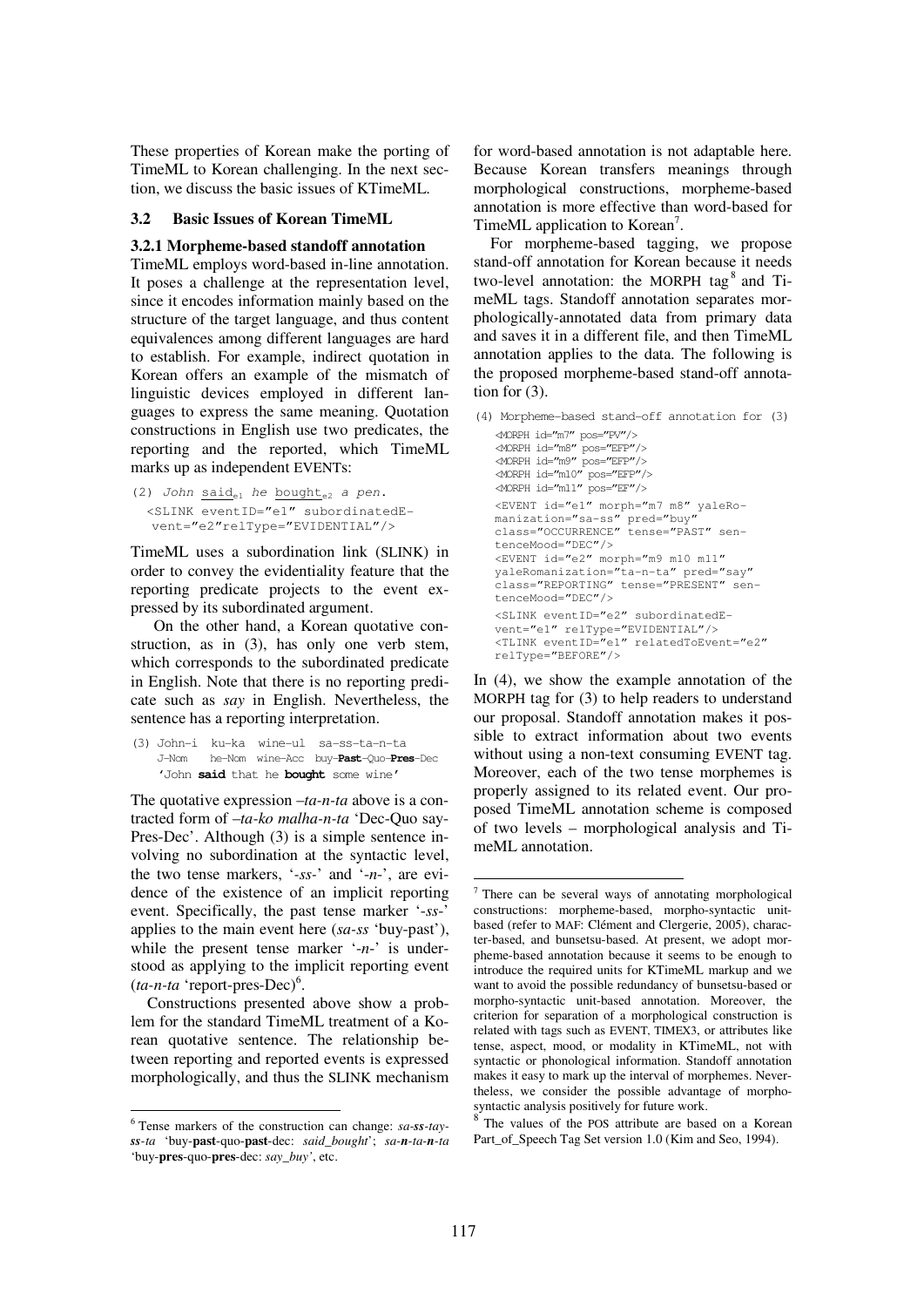#### **3.2.2 Surface-based annotation**

KTimeML adopts the surface-based annotation philosophy of TimeML (Saurí et. al. 2006a), which does not encode the actual interpretation of the constructions it marks up, but their grammatical features. For example, the *leaving* event in the sentence *we are leaving tomorrow* is not annotated as expressing a future tense, but as expressed by means of a present tense form. Several considerations motivate this surfacebased approach. As an annotation language, it must guarantee the marking up of corpora in an efficient and consistent way, ensuring high interannotator agreement. As a representation scheme, it needs to be used for training and evaluating algorithms for both temporal information extraction and temporal reasoning.

A surface-based approach is the suitable option for meeting such requirements. Nevertheless, it poses a challenge at the representation level. How to represent evidentiality in Korean and English shows the challenge.

(5) I saw<sub>el</sub> that John bought<sub>e2</sub> some wine. <SLINK lid="sl1" eventID="e1" subordinatedEvent="e2" relType="EVIDENTIAL"/>

English, as an isolating language, expresses evidentiality in a periphrastic manner. Hence, the TimeML treatment of these constructions consists in marking the two involved predicates as EVENTs, and introducing an SLINK between them. Korean has both periphrastic and morphological ways for expressing evidentiality. Annotating the periphrastic version with the standard TimeML treatment poses no problem because it has two predicates denoting events like its English counterpart. Morphological constructions however, are harder to handle, because the retrospective mood morpheme '-*te-*' brings about the implicit reference to a seeing event.

```
(6) Vietnam-un tep-te-ra 
    Vietnam-Top hot-Ret-Dec 
     '(as I saw) Vietnam was hot'
```
They are similar to quotative constructions in the sense that, although there is only one predicate expressed on the surface, the sentence refers to more than one event. Unlike quotative constructions, there is no morphological evidence of the implicit event; e.g. tense or sentence mood markers independent of those applied to the only verbal predicate in the sentence. The issue to consider is therefore whether to treat the evidential constructions by introducing an EVENT tag for the retrospective mood marker as in (7) or to

handle them by specifying the evidential value of the main predicate at the MOOD attribute of its EVENT tag, as illustrated in (8).

```
(7) SLINK tagging for (6) 
   <EVENT id="e1" morph="m3" yaleRomaniza-
   tion="tep" class="STATE" pos="ADJECTIVE" 
   tense="NONE"/> 
    <EVENT id="e2" morph="m4 m5" yaleRomaniza-
```
tion="te-ra" class="PERCEPTION" pos="NONE" tense="NONE"/> <**SLINK** lid="sl1" eventID="e2" subordinatedEvent="e1" **relType="EVIDENTIAL"**/>

(8) Mood-attribute tagging for (6) <**EVENT** id="e1" morph="m3 m4 m5" yaleRomanization="tep-te-ra" pred="hot" class="STATE" pos="ADJECTIVE" tense="NONE" **mood="RETROSPECTIVE"**/>

As in (7), adding an EVENT tag for the retrospective morpheme corresponds semantically to English-based TimeML. However, it is not surfacebased, because the perception event is an implicit event entailed by the retrospective morpheme. While, the annotation in (8) is a surface-based annotation of the evidential construction which uses the MOOD attribute for retrospective mood, thus respects the surface-based philosophy of TimeML. This is different from the English counterpart that presents two EVENTs related with a TLINK signaling their relative temporal order. KTimeML follows the surface-based annotation philosophy of TimeML ((8) here).

#### **3.2.3 Cancellation of the head-only rule**

TimeML employs the head-only markup policy in order to avoid problems derived from tagging discontinuous sequence (e.g. *we* **are** *not fully*  **prepared**). If the event is expressed by a verbal phrase, the EVENT tag will be applied only to its head, which is marked in bold face in the examples (e.g. *has been scrambling, to buy, did not disclose*). However, Korean does not have the discontinuity problem. See Korean examples:

| $(9)$ a.*na-nun cwunpitoy-e |                        |       | wanpyekhakey iss-ta |               |
|-----------------------------|------------------------|-------|---------------------|---------------|
|                             | I-Top prepared-e       | fully | exist-Dec           |               |
| 'we are fully prepared'     |                        |       |                     |               |
| b. *John-un ca-ko           |                        |       | anh-iss-ta          |               |
| J—Top                       | sleep-ko               |       |                     | Neq-exist-Dec |
|                             | 'John is not sleeping' |       |                     |               |

In the above sentences, '-*e iss*-' and '-*ko iss*-' are respectively perfective and progressive aspect markers. No word can make discontinuous sequence by being embedded into the middle of the verb phrases. As we saw from the examples, Korean does not have discontinuity problem in verbal phrases. Thus, KTimeML does not need to follow the head-only annotation rule. By cancellation of the head-only rule, we annotate various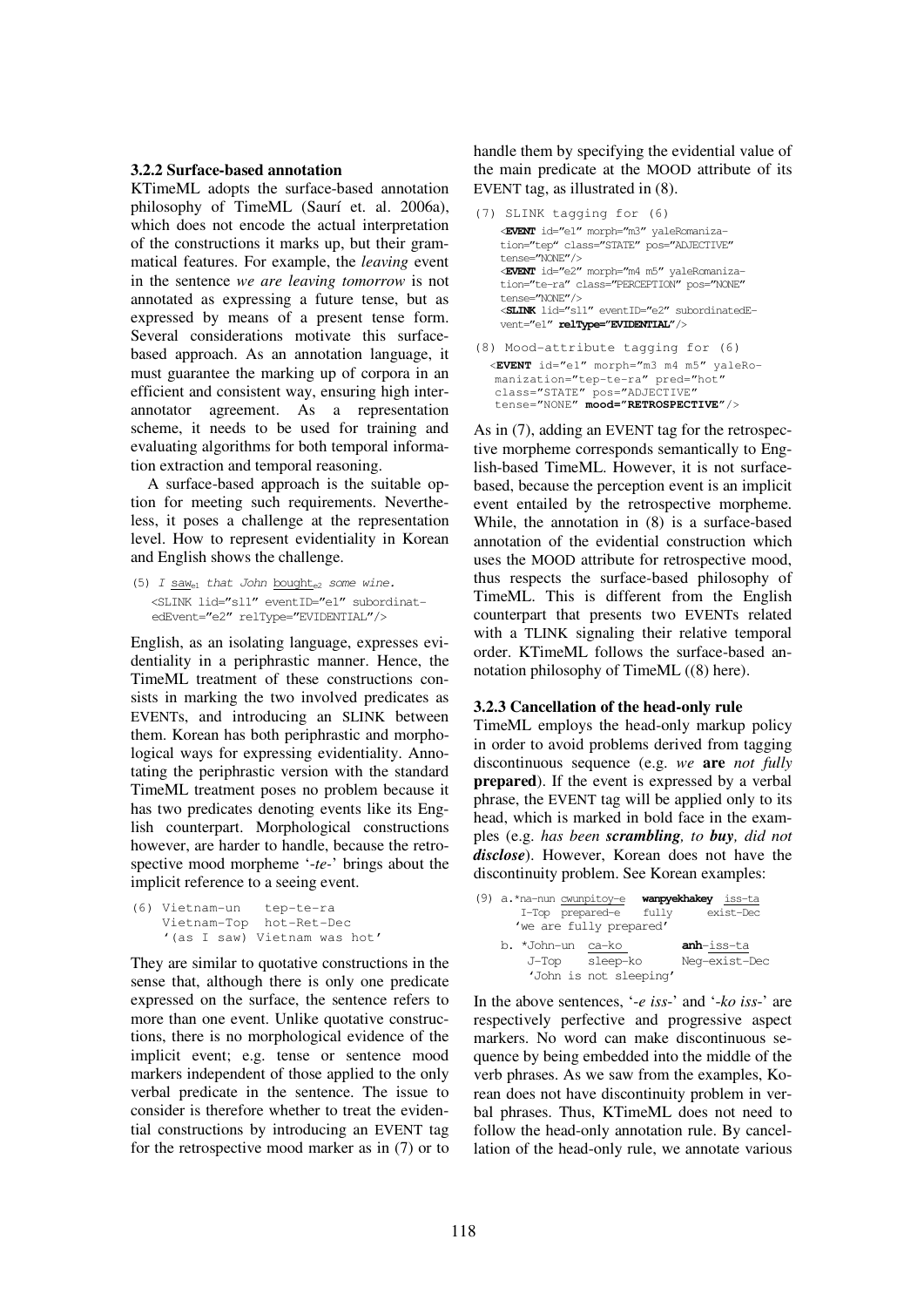verbal clusters (main verb + auxiliary verb construction: e.g. *mek-ko iss-ta* 'eat-progressivedec'). It makes the KTimeML more readable by showing the progressive aspect-denoting expression -*ko iss*- in one unit of annotation.

### **4 Specification of the Korean TimeML**

Based on the proposed annotation principles of KTimeML, we present the specification of the first version of KTimeML (KTimeML 1.1) with changed tags, attributes, and their values. We assume that the MORPH-tagged data are separately saved in a different file. KTimeML contains EVENT, TIMEX3, SIGNAL, and LINK tags. Some new attributes such as mood and sType are added to the attributes of the EVENT tag. The other tags have no changes from the TimeML tags<sup>9</sup>.

KTimeML 1.1 adds the attributes of predicate\_content (pred), mood, verb\_form (vForm), and sentence type (sType) to the attributes of EVENT in TimeML (For Korean grammar, refer to Sohn, 1999, Nam and Ko, 2005). The BNF of EVENT is shown below:

| attributes ::= id pred morph yaleRomanization      |  |  |  |  |  |
|----------------------------------------------------|--|--|--|--|--|
| class pos tense [aspect] [mood]                    |  |  |  |  |  |
| [sType] [modality] vForm                           |  |  |  |  |  |
| id ::= ID                                          |  |  |  |  |  |
| $id :: = EventID$                                  |  |  |  |  |  |
| EventID ::= $e$ <integer> }</integer>              |  |  |  |  |  |
| $morph :: = IDREF$                                 |  |  |  |  |  |
| ${morph : := MorphID}$                             |  |  |  |  |  |
| yaleRomanization ::= CDATA                         |  |  |  |  |  |
| $pred :: = CDATA$                                  |  |  |  |  |  |
| class: = 'OCCURRENCE'   'ASPECTUAL'   'STATE'      |  |  |  |  |  |
| 'PERCEPTION'   'REPORTING'   'I_STATE'             |  |  |  |  |  |
| 'I ACTION'                                         |  |  |  |  |  |
| pos ::= 'ADJECTIVE'   'NOUN'   'VERB'   'OTHER'    |  |  |  |  |  |
| tense ::= 'PAST'   'NONE'                          |  |  |  |  |  |
| aspect ::= 'PROGRESSIVE'   'PERFECTIVE'            |  |  |  |  |  |
| 'DURATIVE'   'NONE'                                |  |  |  |  |  |
| $\text{mod}$ ::= <b>'RETROSPECTIVE'</b>   'NONE'   |  |  |  |  |  |
| {default, if absent, is 'NONE'}                    |  |  |  |  |  |
| sType ::= 'DECLARATIVE'   'INTERROGATIVE'          |  |  |  |  |  |
| 'IMPERATIVE'   'PROPOSITIVE'   'NONE'              |  |  |  |  |  |
| {default, if absent, is 'DECLARATIVE'}             |  |  |  |  |  |
| modality ::= 'CONJECTUAL'   'NONE'                 |  |  |  |  |  |
| {default, if absent, is 'NONE'}                    |  |  |  |  |  |
| vForm ::= 'S FINAL'   'CONNECTIVE'   'NOMINALIZED' |  |  |  |  |  |
| 'ADNOMINAL'                                        |  |  |  |  |  |
| {default, if absent, is 'S_FINAL'}                 |  |  |  |  |  |
| polarity ::= 'NEG'   'POS'                         |  |  |  |  |  |
| {default, if absent, is 'POS'}                     |  |  |  |  |  |

KTimeML puts the semantic content of EVENTtagged expressions for international communication. Because mood is not an important grammatical category for English, TimeML does not markup a mood attribute, but KTimeML adds the mood attribute since there are morphemes that express mood like many other languages. Unlike English, different sentence ending morphemes represent sentence types in Korean. Hence, KTimeML adds sType to attributes of the EVENT tag. We put vForm to distinguish between different subordinated clauses $^{10}$ .

Event classes in KTimeML are the same as TimeML. Korean tense system does not have distinction between present and future unlike English, and thus the tense attribute has PAST and NONE values. We add DURATIVE to aspect attribute values in KTimeML for the durative expression such as combination of stative verb + progressive aspect marker (e.g. *al-ko iss-ta* 'know-durative-Dec').

For mood, KTimeML 1.1 puts the retrospective mood ('-*te*-'). The values of vForm attribute are S\_FINAL, CONNECTIVE, and NOMINALIZED, and ADNOMINAL. The sentence types in Korean are DECLARATIVE, INTEROGGATIVE, IM-PERATIVE, and PROPOSITIVE (e.g. *cip-ey ka-ca* 'Let's go home'). KTimeML puts CONJEC-TURAL (e.g. *nayil pi-ka o-keyss-ta* '(I guess) It will rain tomorrow') as a modality value and default is NONE. The sentence in (10) is an interesting example that includes all attributes of an EVENT tag for Korean TimeML except for aspect.

(10)ecey Seoul-un pi-ka o-ass-keyss-te-ra yesterday Seoul-Top rain-Nom come-Past-Conj-Ret-Dec '(From that I saw), I guess that it rained in Seoul yesterday' <EVENT id="e1" morph="m6 m7 m8 m9 m10" yaleRomanization="wa-ss-keyss-te-ra" pred="come" pos="VERB" class="OCCURRENCE" tense="PAST" aspect="NONE" mood="RETROSPECTIVE" modality="CONJECTURAL" vForm="S\_FINAL" sType="DECLARATIVE" polarity="POS"/>

Each of the morphemes above has its own functional meaning, which is represented as a value of an attribute in the EVENT tag.

The major types of TIMEX3 expressions are: (a) Specified Temporal Expressions, *2009-nyen 5 wol 1-il* '2009-year 5-month 1-day', (b) Underspecified Temporal Expressions, *wolyoil* 'Monday', *caknyen* 'last year', *ithul cen* 'two days ago'; (c) Durations, 2 *kaywol* '2 months', 10 *nyen* 'ten years'.

```
attributes ::= tid type [functionInDocument] 
                [temporalFunction] morph 
                 yaleRomanization 
                (value|valueFromFunction) 
                [mod][anchorTimeID|anchorEventID]
```

```
10 ISO-TimeML also has pred, mood, and vForm.
```
<sup>&</sup>lt;sup>9</sup> Nevertheless, how to annotate various morphological constructions in the specific texts is not trivial. The annotation guideline, which will be published on the web, will handle the issues in detail.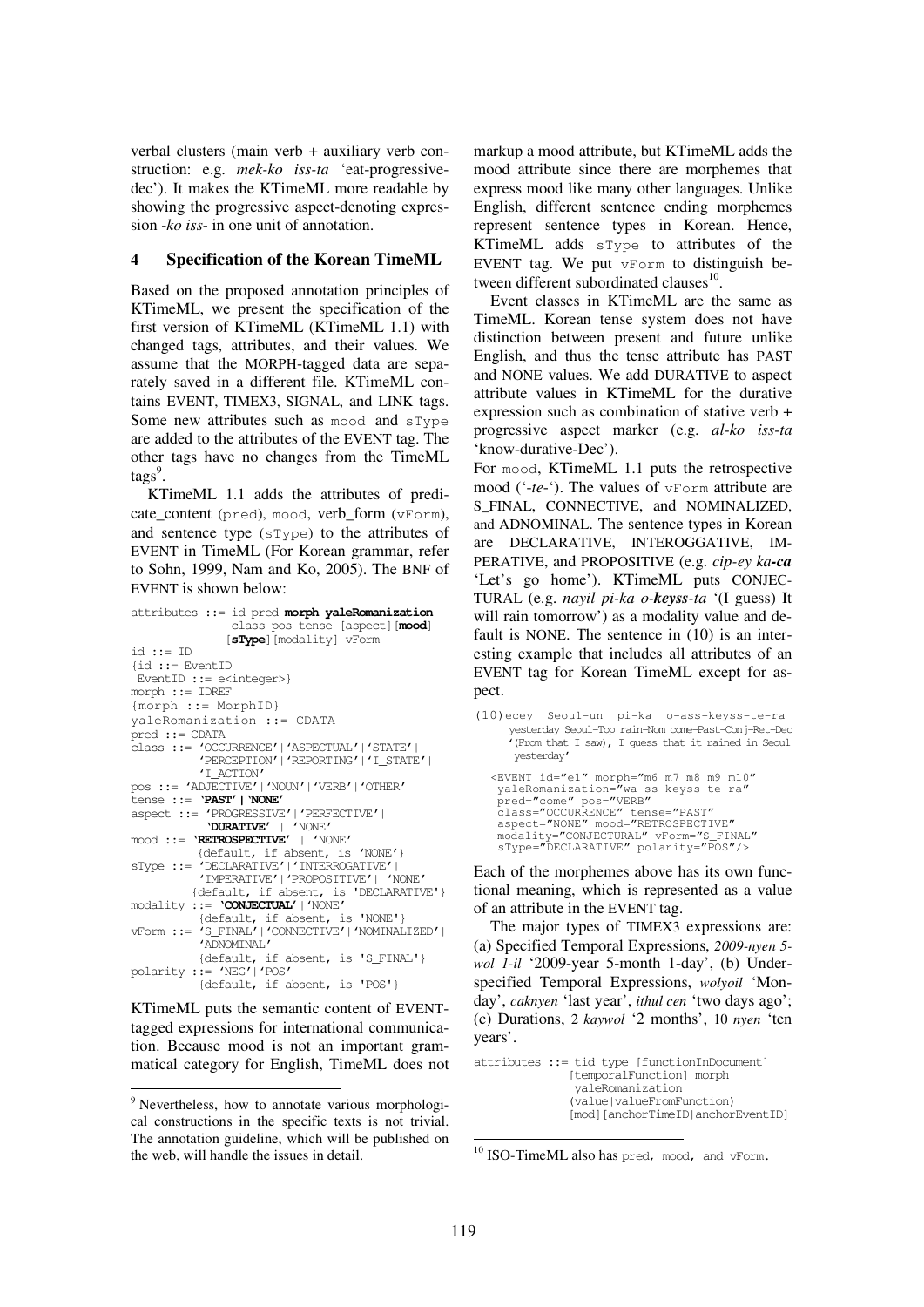```
\text{tid} := \text{ID}{tid ::= TimeID 
 TimeID :: = t <integer>}
morph ::= IDREF 
{morph ::= MorphID} 
yaleRomanization ::= CDATA 
type ::= 'DATE'|'TIME'|'DURATION' 
functionInDocument ::= 'CREATION_TIME'| 
          'EXPIRATION_TIME'|'MODIFICATION_TIME'| 
          'PUBLICATION_TIME'|'RELEASE_TIME'| 
          'RECEPTION_TIME'|'NONE' 
temporalFunction ::= 'true'|'false' 
          {temporalFunction ::= boolean} 
value ::= CDATA 
          {value ::= duration|dateTime| 
                      time|date|gYearMonth| 
                      gYear|gMonthDay| 
                      gDay|gMonth} 
valueFromFunction ::= IDREF 
{valueFromFunction ::= TemporalFunctionID 
TemporalFunctionID ::= tf<integer>}
mod ::= 'BEFORE'|'AFTER'|'ON_OR_BEFORE'| 
          'ON_OR_AFTER'|'LESS_THAN'|'MORE_THAN'| 
          'EQUAL_OR_LESS'|'EQUAL_OR_MORE'|'START| 
          'MID'|'END'|'APPROX' 
anchorTimeID ::= TDREF {anchorTimeID ::= TimeID} 
comment ::= CDATA
```
Although the BNF of TIMEX3 in Korean TimeML is same as that of TimeML, we point out that Korean time expressions also have the issue of how to treat morphological representations of temporal meaning. For example, *pwuthe* 'from' and *kkaci* 'to' in 3*ilpwuthe* 5il*kkaci* 'From 3rd to 5<sup>th</sup> both are the counterparts of prepositions in English (Jang et. al., 2004). We do not tag temporal morphemes as SIGNALs, in principle. Instead, we mark up 3*ilpwuthe* 'from 3rd' with one TIMEX3 tag. However, temporal connectives such as *ttay* 'when' in *ku-ka o-ass-ul ttay* young*hee-nun ttena-ss-ta* 'When he came, Younghee left' are tagged as SIGNALs.

SIGNAL is used to annotate sections of text typically function words - that indicate how temporal objects are to be related to each other. It includes temporal connectives (e.g. *ttay* 'when', *tongan* 'during'), and temporal noun (e.g. *hwu* 'after', *cen* 'before'). See the BNF of SIGNAL below:

```
attributes ::= sid morph yaleRomanization 
sid :: = ID{sid ::= SignalID 
SignalID ::= s<integer>}
morph ::= IDREF 
{morph ::= MorphID} 
yaleRomanization ::= CDATA
```
We show an annotated example which describes the difference of Korean TimeML markup from the English-based TimeML. The sentence below is a compound sentence.

(11) ku-nun hankwuk panghan-ul maci-n hwu, Ku-Top Korea visit-Acc finish after onul cwungkwuk-uro ttena-ss-ta leave-Past-Dec 'He finished his visit to Korea and left for China today'

<Document time: March, 20, 2009>

```
<EVENT id="e1" morph="m4 m5" yaleRomaniza-
  tion="pangmwun-ul" 
  pred="visit" class="OCCURRENCE"/> 
<EVENT id="e2" morph="m6 m7" yaleRomaniza-
   tion="machi-n" pred="finish" 
   class="ASPECTUAL" pos="VERB" 
   tense="NONE" vForm="ADNOMINAL"/> 
<SIGNAL sid="s1" morph="m8" yaleRomaniza-
   tion="hwu"/> 
<TIMEX3 tid="t1" morph="m9" yaleRomaniza-
   tion="onul" type="DATE" value="2009-03-
  20" temporalFunction="true"/> 
<EVENT id="e3" morph="m14 m15 m16" yaleRo-
  manization="ttena-ss-ta" 
  pred="leave" class="OCCURRENCE" 
  tense="PAST" sType="DECLARATIVE" 
  vForm="S_FINAL"/>
```
LINK types splits into TLINK, SLINK, and ALINK. The BNF of TLINK is as follows:

```
attributes ::= [lid] (eventID|timeID) 
                 [signalID] (relatedToEvent| 
                relatedToTime) relType [comment] 
lid ::= ID
{lid ::= LinkID 
LinkID ::= l<integer>}
eventID ::= IDREF
{eventID ::= EventID} 
timeID ::= IDREF 
{timeID :: = TimeID}signalID ::= IDREF 
{signalID ::= SignalID} 
relatedToEvent ::= IDREF 
{relatedToEvent ::= EventID} 
relatedToTime ::= IDREF 
{relatedToTime ::= TimeID} 
relType ::= 'BEFORE'|'AFTER'|INCLUDES'| 
             'IS_INCLUDED'|'DURING'| 
              'SIMULTANEOUS'|'IAFTER'|'IBEFORE'| 
              'IDENTITY'|'BEGINS'|'ENDS'| 
             'BEGUN_BY'|'ENDED_BY'|'DURING_INV' 
comment. ::= CDATA
```
TLINK is a temporal link among EVENTs and TIMEX3s. For example, three TLINKs are tagged between the events in (11). We show those together with other LINKs in (12). Now, we show the BNF of SLINK.

```
attributes ::= [lid] eventID [signalID] 
                 subordinatedEvent relType 
                 [comment] 
list ::= TD{lid ::= LinkID 
LinkID :: = 1 <integer>}
eventID ::= IDREF
{eventID ::= EventID} 
subordinatedEvent ::= IDREF 
{subordinatedEvent ::= EventID} 
signalID ::= IDREF 
{signalID ::= SignalID}
```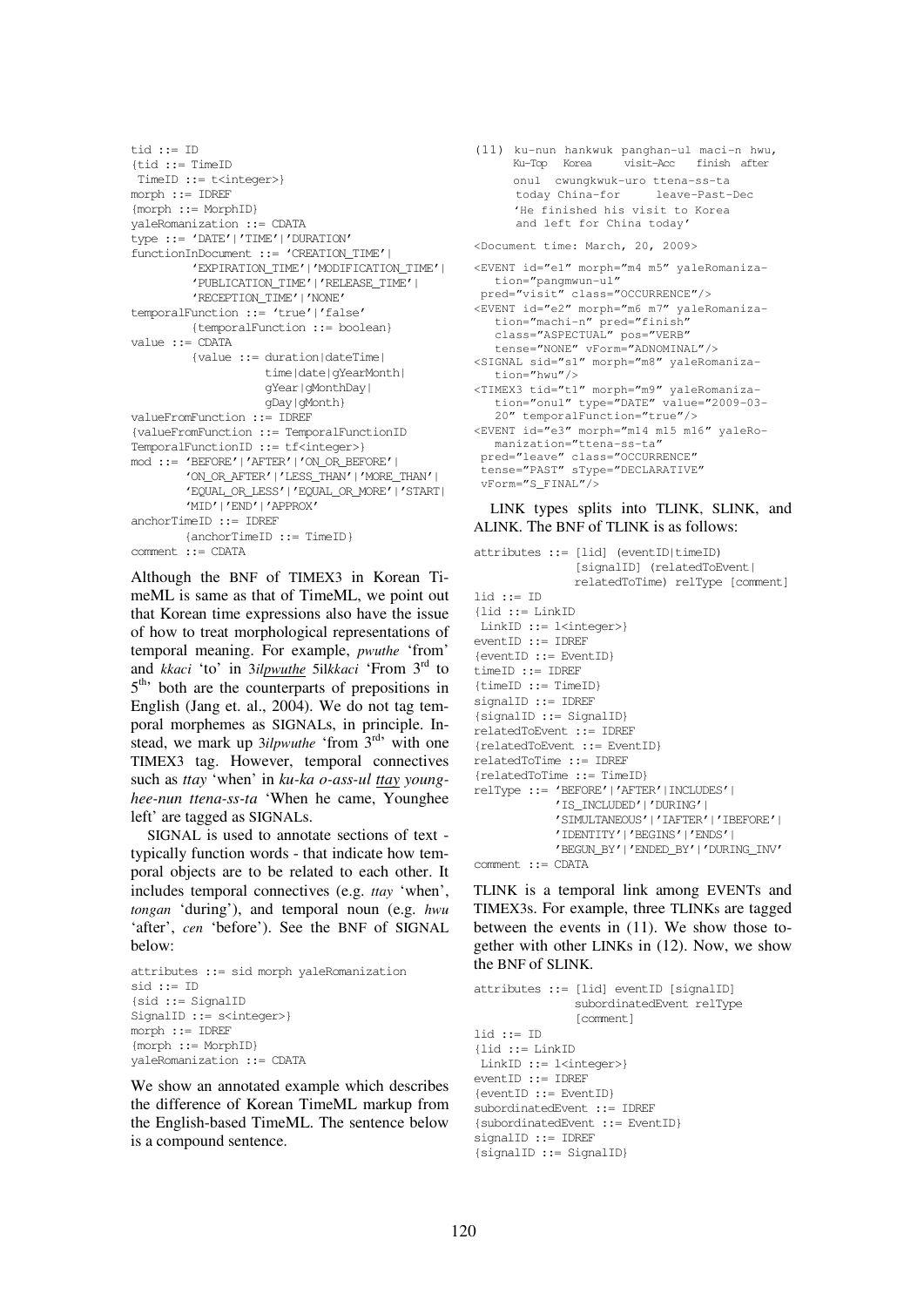```
relType ::= 'INTENTIONAL'|'EVIDENTIAL'| 
              'NEG_EVIDENTIAL'|'FACTIVE'| 
              'COUNTER_FACTIVE'|'CONDITIONAL' 
comment \tcdot = \tCDATA
```
The subordination link is used for contexts involving modality, evidentials, and factives.

In Korean, various morphemes bring about subordination clauses. Nominal endings such as  um*/-*ki make nominal clauses (e.g. *na-nun John-i o-ass-um-ul al-ko iss-ta* 'I-Top John-Nom come-Past-Nominal ending-Acc know-Durative-Dec'; *na-nun kongpwuha-ki-ka shilh-ta* 'I-Top study-nominal ending-Nom hate-Dec'). Adnominal endings such as *-n/ un/-nun* make adnominal clauses (e.g. *na-nun John-i kaci-e-o-n kwaca-rul mek-ess-ta* 'I-Top John-Nom bring-adnominal ending cookies-Acc eat-Past-Dec'). Conditional clauses are also triggered by morphemes (e.g. *na-nun John-i o-myen kakeyss-ta* 'I-Top John-Nom come-Conditional go-Conj-Dec'). All the above morphemes are not separately tagged as SIGNALs. The words with the morphemes – *o-ass-um-ul, kongpwuha-ki-ka, kaci-e-o-n,* and *o-myen* – are tagged as EVENTs.

ALINK is an aspectual link which indicates an aspectual connection between two events.

```
attributes ::= [lid] eventID [signalID] 
                 relatedToEvent relType 
                 [comment] 
lid := TD{lid ::= LinkID 
LinkID ::= l<integer>}
eventID ::= IDREF
{eventID ::= EventID} 
relatedToEvent ::= IDREF 
{relatedToEvent ::= EventID} 
signalID ::= IDREF 
{signalID ::= SignalID} 
relType ::= 'INITIATES'|'CULMINATES'| 
              'TERMINATES'|'CONTINUES'| 
              'REINITIATES' 
comment ::= CDATA
```
Now we show the ALINK and TLINKs of the sentence in (11).

```
(12) LINKs between the events in (11) 
   <ALINK eventID="e2" relatedToEvent="e1" 
   relType="CULMINATES"/> 
   <TLINK eventID="e3" relatedToEvent="e2" 
   relType="AFTER"/> 
   <TLINK eventID="e2" relatedToEvent="e1" 
   relType="ENDS"/> 
   <TLINK eventID="e3" relatedToEvent="e1" 
   relType="AFTER"/>
```
That is, the *visiting* event and the *finishing* are related aspectually and its relation type is culminating. The *finishing* event is related temporally with the *leaving* event by the signal '후'('after'). Naturally, the relation type of the TLINK is AF-

TER. From ALINK, additional TLINKs are derived between *visiting, finishing*, and *leaving* events.

#### **5 Korean TARSQI ToolKit**

Based on the specification of KTimeML, we started to develop  $KTTK<sup>11</sup>$ .



Figure 1. Korean TARSQI Architecture

At first, the normalization of the raw document is done in the preprocessor module. Here the raw text is separated into sentences, wide characters are substituted by regular characters, punctuation symbols are normalized (specially quotation marks), sino-korean characters (hanja) are transcribed in hangul, and, the encoding is also normalized to unicode.

The next module is called Pykts (Python Wrapper for KTS). Here, sentences are parsed in order to get their morphological components, which is achieved by means of a program called KTS. With the exception of this morphological parser, which was programmed in C, all the other components of our project are being written in Python in order to achieve good results in less time. The output of Pykts is a Document object composed by a hyerarchical data structure of document, sentences, words and morphemes, which is passed to the Event Tagger.

The Event Tagger consists of three modules: a preprocessor where the chunking of Time Expressions is done; a module called Saken, which does the tagging of events; and, a module called Sigan for TIMEX3 tagging. Then, LINK

<sup>&</sup>lt;sup>11</sup> The architecture mainly relies on that of TTK. However, KTTK introduces a morphological analyzer for morpheme-based standoff annotation. KTTK uses the Aspectual Verb Lexicon for ALINK extraction.